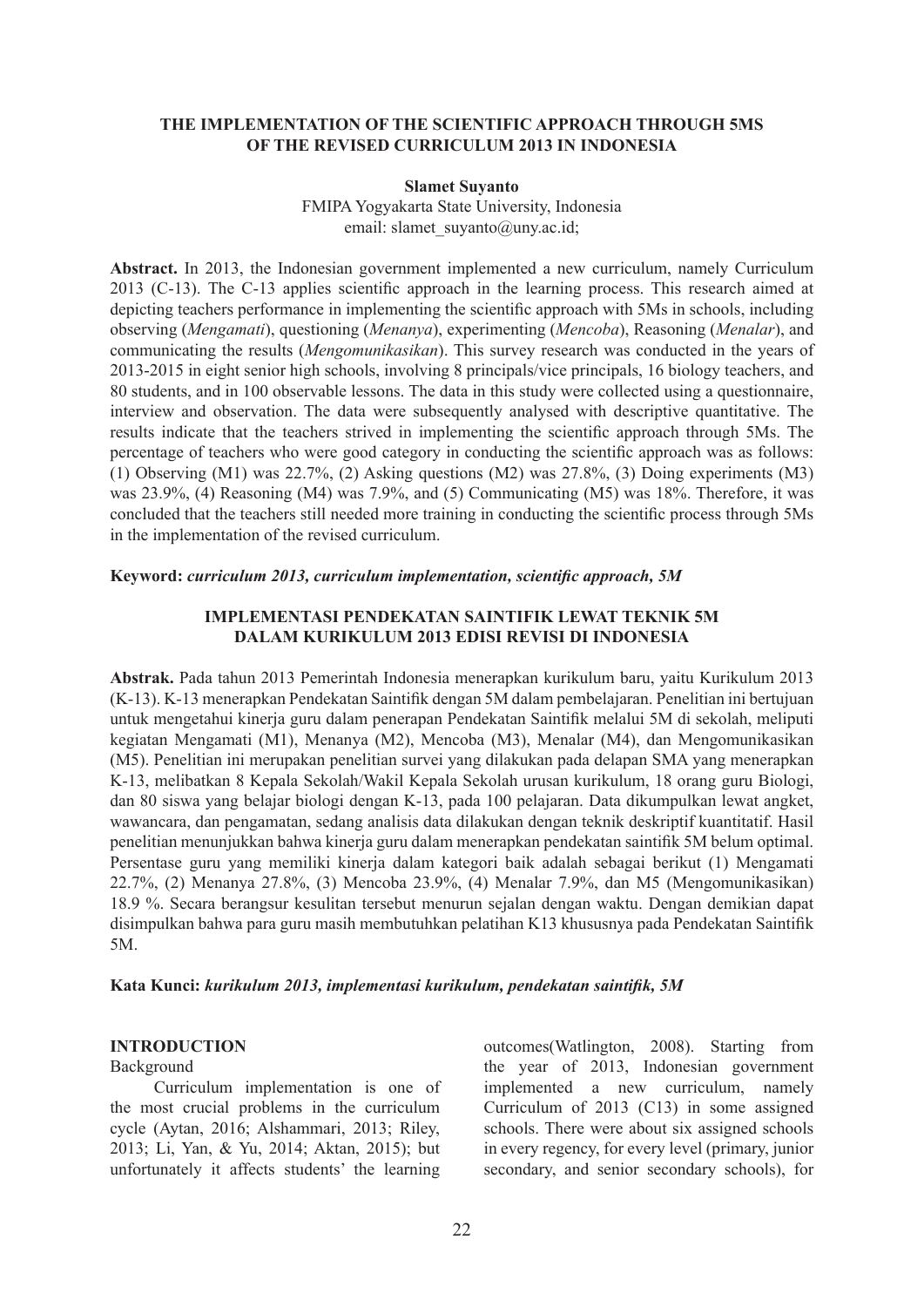about 514 regencies in Indonesia (MoE-aa, 2013). There were some supporting systems on the implementation of the curriculum. First, prior to the implementation, there were some cascading trainings for teachers and the principals on the new curriculum. Then, in the implementation of the curriculum, the teachers were also assisted and guided by a trained teacher (MoE-c, 2013). The other was monitoring and evaluation processes during the implementation to ensure that the implementation of the curriculum was on the right tracks. Besides, teacher and student books and syllabi were also provided. Therefore, the implementation of the curriculum should work well because of the supports.

The C13 had many changes that were not easy for teachers to implement them at the same time. First, it was a changing in the curriculum goals. The C13 curricular goal was to develop productive, creative, innovative, and affective Indonesians through nurturing their attitudes, skills, and knowledge in integrated ways (MoE-k, 2013). The goals of the C13 were organized in four Core Competences: (1) Spiritual Competence, (2) Social Competences, (3) Knowledge Competence, and (4) Skill Competences (MoE-k, 2013). Those core competences were described more detail in Basic Competences. The structure of the C13 was organized in four components: (1) basic structure, (2) structure, (3) syllabi, and (4) subject guide. The basic structure of the curriculum stated that there were two groups of subjects, namely group A and B for primary and secondary junior high schools. Group A was designed to develop students' knowledge, skills, and attitudes for living in the context of society, community, and country. The Group A had seven subjects A: (1) Religion and manner, (2) Ideology and civic education, (3) Indonesian language, (4) Mathematics, (5) Natural science, (6) Social science, and (7) English language (MoE-k, 2013).

Group B was designed to develop students' knowledge, skills, and attitudes for social interaction, culture, and arts. There were three main subjects of group B: (1) Art and culture, (2) Sport, physic and health, and (3) Handcraft. For some schools, such schools related to a religion, might add some subjects related to their specific contents to the curriculum. In addition, there was Group C which also called preference subjects chosen by students, consisting four groups: (1) Mathematics and science, (2) Social science, (3) Language and culture (MoE-k, 2013). In the new curriculum, students should learn 42-48 hours per week.

The C13 promoted a scientific approach in teaching and learning process through 5 Ms. The teaching and learning process applied 5Ms, extanding for (1) Mengamati (observing), (2) Menanya (asking questions), (3) Mengumpulkan informasi (information gathering), (4) Menalar (reasoning or data analyzing), and (5) Mengomunikasikan (Communicating) (MoE-aa, 2013) (MoE-c, 2013). Some schools may add two more Ms, that are (6) Mencipta (creating), and (7) Membuat jejaring (networking) (Depdikbud, 2014).

In C13, it is imperative that students are actively participate in their own learning through 5Ms. Students are required to do observation to identify a problem(s), to do background research by reading books, by interviewing people, or by browsing internet. Students construct hypotheses and testing hypothesis by doing an experiment or exploration. Students then analyze data and construct meaning. Finally students communicate the results by oral presentation or in written forms(MoE-c, 2013). In addition, teachers may also use other teaching and learning models, such as inquiry and discovery Learning model, Problem-based Learning, or Project-Based Learning model in the teaching and learning process(MoE-c, 2013).

In order to implement the curriculum, teachers had to develop learning materials consisting a lesson plan, a student worksheet, instrument of evaluation, and instructional media (MoE-aa, 2013). Learning materials are important because they are useful to guide instruction (Craft & Bland, 2004; Ediger, 2004). Some teachers used learning materials developed by subject teacher association (MGMP) or from friends.

The success of a curriculum implementation is affected by several factors (Alsubaie, 2016; Aktan, ) Alshammari, 2013; Riley, 2013; Yeung, S., Lam, J., Leung, A., 2012). First, it should be assessed and measured both quantitatively and qualitatively. Monitoring and evaluating the implementation of the curriculum are necessary to ensure that the new curriculum is well-implemented. The implementation of curriculum should be assessed periodically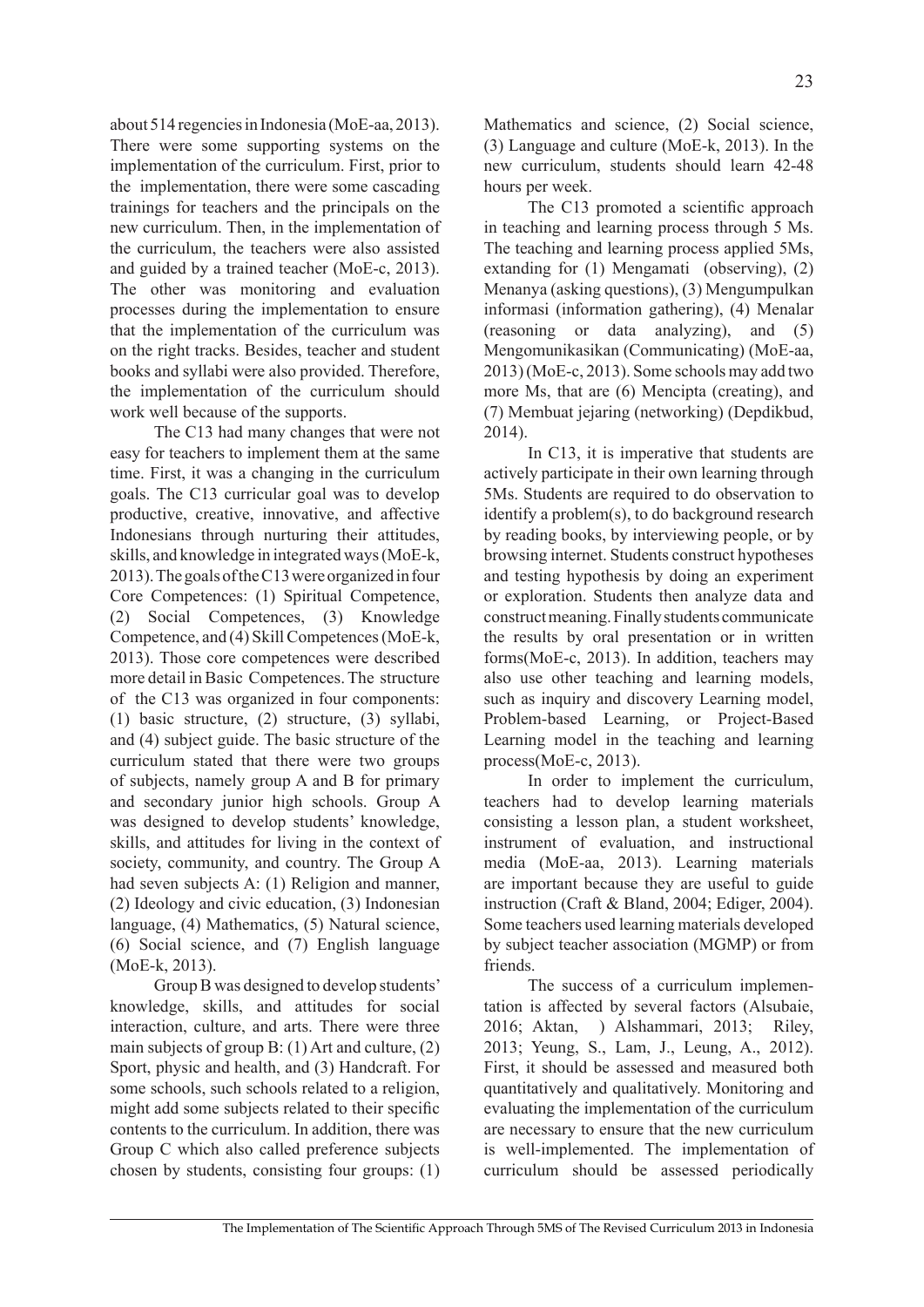(Chandler, 2001) from many perspectives (Castaneda, et al., 2011), to make students are actively involved in the learning process (Kostuch, 2008). Therefore, study of the new curriculum implementation is imperative to do (O'Donnell, Carol L, 2008). This research tries to assessed the implementation of the scientific approach consisting 5 Ms in junior high schools.

## Formulation of the problem

It is assumed that the more complex changes on a curriculum, the more difficult for teacher and students to understand and to implement it. Since the C13 had many changes, the teachers and students might have many difficulties. Therefore, this research focused on the ability of the teacher in implementing the scientific approach in teaching and learning process through 5Ms. The main question is whether senior high school teachers are able to implement the scientific approach in the teaching and learning process through 5Ms.

# **METHOD**

# Design

The design of the research was a survey, to depict the ability of the teachers in conducting the scientific approach through 5Ms in the implementation of the C13. The research was conducted during monitoring and assisting the schools from 2013-2015. The data were taken on from eight pilot schools in Yogyakarta district.

## Subject of the research

The subjects of this research included (1) 8 senior high school principals/vice principals for curriculum affairs, (3) 16 biology teachers, and (4) 80 students. The observers were 8 trained students who were having teaching practice in the schools.

# Data collection

The data were collected through three ways: survey, interview, and observation. The survey used questionnaires with politomous options. The instruments were sent to the respondents a week prior to surveyor coming. The respondents filled the instrument and the surveyor then checked the validity in term of the concordance of the respond to the real condition in schools by making discussion with the respondents. To get information about learning process, surveyors sit in the classroom for one period of lesson for each teacher and record the teaching-learning process. To get information about the existence of students and teacher books and also teacher training, the surveyor made an interview with school principals and vice principals for curriculum assessment the surveyor used document.

## Instrument

The instrument of the research was questionnaires, an interview guideline, and observation checklists. An interview guide was used to interview participants to get more information from the principles/vice principals, teachers and students related to the implementation of the C13. A check list with observation notes was used to observe the teaching and learning process in the classroom.

# Data analysis technique

Data analyses were mainly using descriptive quantitative methods. Data from interviews with principals and vice principals were analyzed descriptively concerning the number of teachers that have training on the C13. the number of assistant teachers, the readiness of the books, etc. From this data the researcher tried to ask question concerning the implementation of 5Ms. The data from the questionnaires and interviews were analyzed using descriptive statistics.

## **RESULTS AND DISCUSSION Results**

The implementation of scientific approach through 5Ms

The C13 promotes scientific approach that consists of 5Ms. The data showed that good category in the implementation of M1, M2, M3, and M4 was 20%, 15%, 17%, 13%, and 15%. Teacher still had difficulties in implementing M1, M2, M3, and M4 was 23%, 33%, 21%, 40%, and 34% (Figure 1).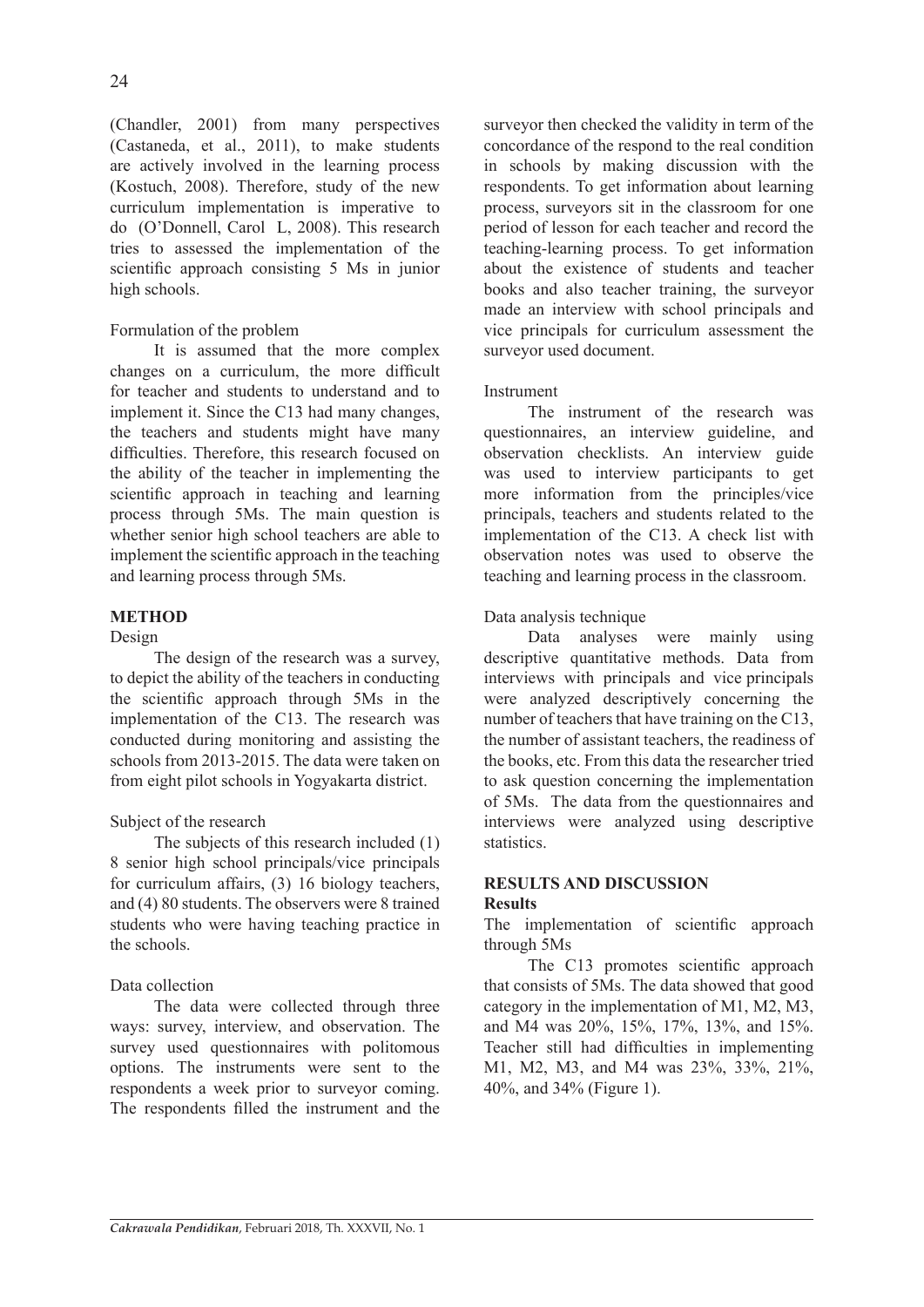

**Figure 1. The percentage of teachers quality implementing 5Ms.**

The implementation of M1

The M1 or Observing was an activity to observe a phenomenon (phenomena). Students used their five senses to observe the phenomenon. In order to enable students to do the observation, the teacher should present a phenomenon or phenomena. In science class, the phenomenon should meet three criteria: (1) natural, (2) problematic, and (3) realistic to be observed by the students. Here the results from 100 classes observed on the ability of the teachers in implementing the M1 (Figure 2).



## **Figure 2. The percentage of teachers and their ability implementing M1.**

Figure 1 showed that most of the teachers were able to use a natural phenomenon (21% good, 32% moderate, and 47% bad). For a good example, the teacher asked students to present body movements, then she asked students to observe what joints working on that movements. Many teachers just showed the picture on PowerPoint presentations. The phenomena the teachers present mostly realistic, they exist in real life contexts (51.5 was good, 26% was moderate, and 23% was bad). However, the phenomena the teachers present are not problematic (13% was bad, 39% was moderate, and 48% was good). Teacher ability in exposing a problematic phenomenon still needed improvement.

The M2 was questioning, where students asked questions to know more about the phenomenon they observe. Students might ask W questions, such as what, where, and when. They might also asked WH questions, such as why and how. The best question was a hypothetic question such as an "if.... then..." formula. The result of the asking question is presented bellow (Figure 3).



## **Figure 3. The percentage of teachers that promote students to ask questions**

Figure 3 indicated that students mostly asked questions in W type (54% good), low in WH and Hypothetic questions (only 4% and 9% were good). Only 4% of the students asked questions of "Why" and "How", and only 9% of students asked hypothetic questions. In this case, higher order thinking skills yet were not developed from the lessons.

The M3 was an activity to collect information. In science class students may do an experiment or do a field exploration to get data. The M3 consisted of three levels: design experiments, doing experiments, and seeking information (from internet or books). The result was shown in Figure 4.



**Figure 4. The percentage of teachers that promote students in seeking information (M3)**

The M4 was also the ability of the teacher to promote students activity in organizing data, making table forms, and using simple statistics.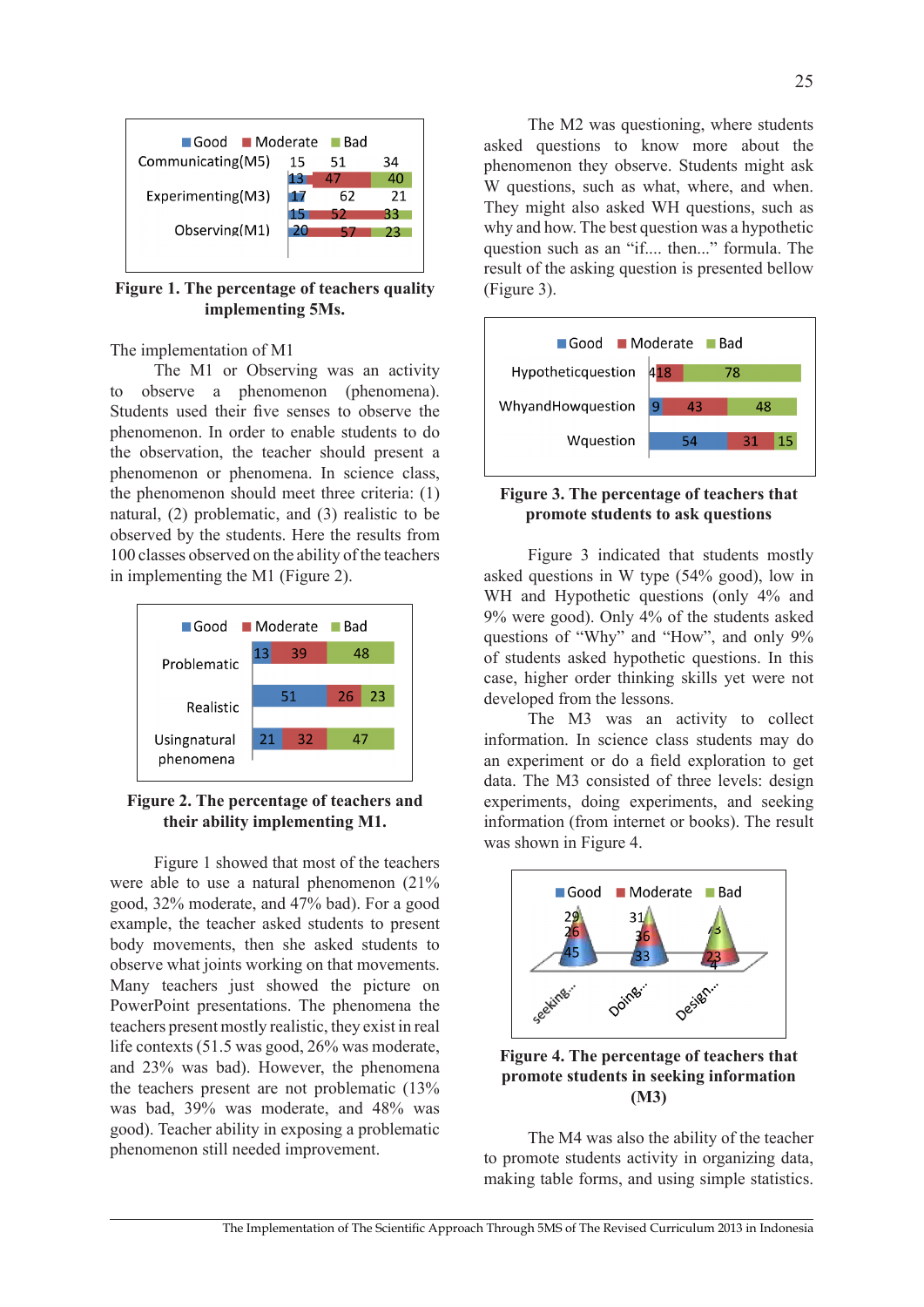The measuring activity was good (33%), moderate (36%), and bad (31%). The activity of making tables and organizing data were good (30%), moderate (31%), and bad (39%). The worst was the ability to use simple statistics to analyze data (88% bad, 7% moderate, and 5% good). In science, the ability to use simple statistic is very important because it enables students to think critically (Han & Ryan, 2017) and to augment abstract meaning from reality (Mevarech & Kramarski, 2003).



**Figure 5. The percentage of teachers that promote students in doing M4**

The M4 was also activities to analyze data. This activity included three activities: read data (28% good, relate variables, and construct conclusions. Most teachers do not able to promote students in reading data (43% moderate, 29% bad), do not relate variables (43% moderate, 47% bad), but they ask students to draw conclusions (36% good, 43% moderate, and 21 bad). It means that students draw conclusion mostly from inferring what they observed not from analyzing data (Figure 5).



**Figure 5. Percentage of teachers that promotes students in analyzing data**

The M5 was communicating the results of learning. This activity includes presenting orally, writing a report, and making a product. The research showed that the ability of teachers in promoting students to present the result orally was good, but very low in promoting writing a report and in creating a product (51.5% and 76.5%) (Figure 6). (Watagodakumbura, 2013; Coskun, Dogan, & Uluay, 2017).

Many teachers presented a picture (s) on a biology phenomenon; however, the phenomenon mostly did not problematic. As the topic of addictive and additive substances, but the teachers do not pose a problem to study. In this case the teacher should say "Let focus on the characteristics of the people that abuse drugs", "Can you notice, the effects of drug abused?" etc. In addition, some teachers were confused between observing in the M1 and in the M3. The observing in the M1 is to bring students to the context to identify the problem that stimulates students to ask questions (Chiappeta & Koballa, 2010). It is different from observing in the M3 which is acquiring data from an experiment or an exploration.

The implementation of M2 (Asking questions) was still dominated by the teacher. When in the opening phase the failed to present objects and asked students to observe and to find the problem, they failed to promote students in asking question. When the students did not ask any question, then, the teacher asked questions. In average, the number of students who ask questions was less than 10%. Data also Figure 6. The percentage of teachers to promote students ability in communicating



**Figure 6. The percentage of teachers to promote students abilityin communicating**

## **Discussion**

The implementation of the C13 using the scientific method with 5 Ms still faced many problems. In implementing M1, the teacher mostly asked students to see a picture on screen or to in the students book. Learning biology in authentic way requires teacher to bring objects of biology and ask students to observe the objects showed that the students mostly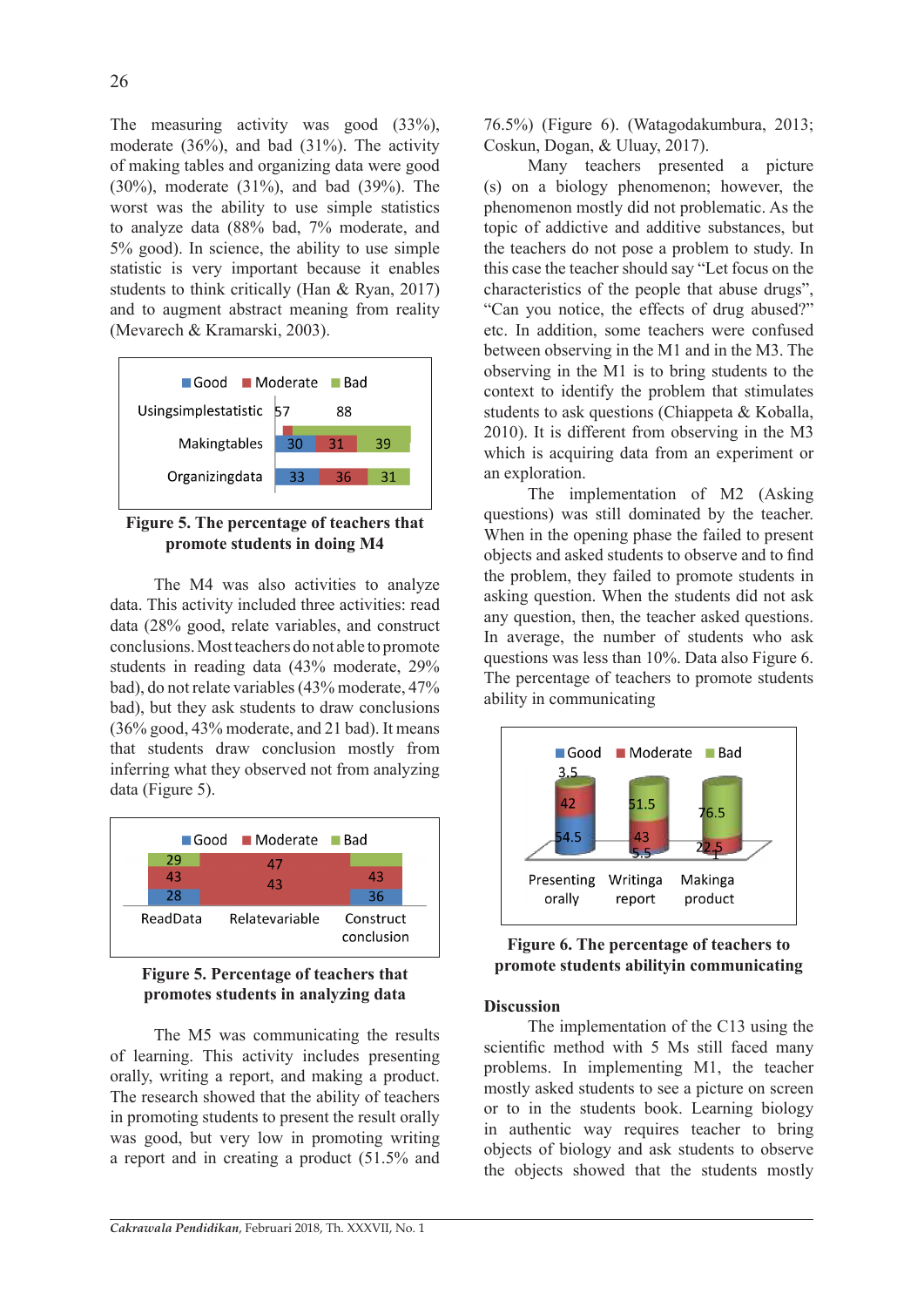ask "W" questions, such as what, where, and when; but less question on why and how. It means that the students still have difficulties in performing higher order thinking skills (HOTS). The "Why" and "How" questions were parts of higher order thinking and also critical thinking skills (Ammundsen, 2001) (Hung & David H. Jonassen; Rude Liu, 2007).

The implementation of M3 (Collecting data) was moderate. The teachers mostly used a table or a form of data that already available in the students' book. However, only a few teachers organize data using a simple statistic model such as total, mean, minimum, maximum, and mode in order to ease students in analyzing the data. The students also try to get information from internet by using computers. However, the number of students who access internet was still low because the limitation of the bandwidth for internet access in schools and the limitation in the number of students who have laptop computers.

## **CONCLUSION**

From the results and discussion, the implementation of the scientific approach with 5Ms on the new curriculum in Indonesia was in moderate category. In doing M1, the teacher mostly did not bring real objects to be observed by the students. In doing M2, the teacher less promoted students to ask "WH" and hypothetic questions. In doing M3, the teacher did not optimally increase students' ability in organizing and analyzing data, specifically in using simple descriptive statistics. In doing M4, the teacher less stimulated students in reasoning, relating variables and theories to draw conclusions. In doing M5, the teacher less encouraged students to communicate their learning results by using written scientific reports and making products.

## **Implication**

The implementation of the C13 with 5Ms will be more succeed if the following aspects are respectively taken into account.

- 1. Teachers should use more real objects or bring students to real world to learn biology.
- 2. Teachers have to promote students higher order thinking by asking "WH" and hypothetic questions.
- 3. Teacher must involve students more in using the scientific approach by designing and doing experiments/explorations.
- 4. Teacher should be able to encourage students in analyzing data by organizing data, making tables, and using simple statistics.
- 5. Teacher must support students in communicating their learning outcomes by using written scientific reports and creating products.

## **APPRECIATION AND THANK**

Greatest appreciation and thank come to principals, vice principals, teachers, and students from eight schools in Yogyakarta special province for their support, information, and collaboration for making this research is done.

#### **REFERENCES**

- Alessi, S. M., & Trollip, S. R. 2001. Multimedia for learning: Methods and development (3rd ed.). Boston: Allyn & Bacon. American Association for the Advancement of Science (1993). Benchmarks for scientific literacy. New York: Oxford University Press.
- Alshammari, A. 2013. Curriculum Implementation and Reform: Teachers' Views About Kuwait's New Science Curriculum, *3*(3), 181–186.
- Alsubaie, M. A. 2016. Curriculum Development: Teacher Involvement in Curriculum Development, *7*(9), 106–107.
- Ammundsen, P. 2001. Problem-based Learning in Biology with 20 Case Examples.
- Aytan, T. 2016. Evaluation of the 2006 and 2015 Turkish Education Program in Secondary School Curriculum in Turkey in Terms of Critical Thinking, *5*(2), 38–46. https://doi. org/10.5539/jel.v5n2p38
- Castaneda, S.F., Holscher, J., Mumman, M.K., Salgado, H., Keir, K.B., Foster-Fishman, P.G., & Talavera, G.A. 2011. Dimensions of Community and Organizational Readiness for Change. *Progress in Community Health Partnerships: Research, Education, and Action.* Vol. 6 (2), pp: 219-226
- Cavdar, G., & Doe, S. 2012. Learning through Writing: Teaching Critical Thinking Skills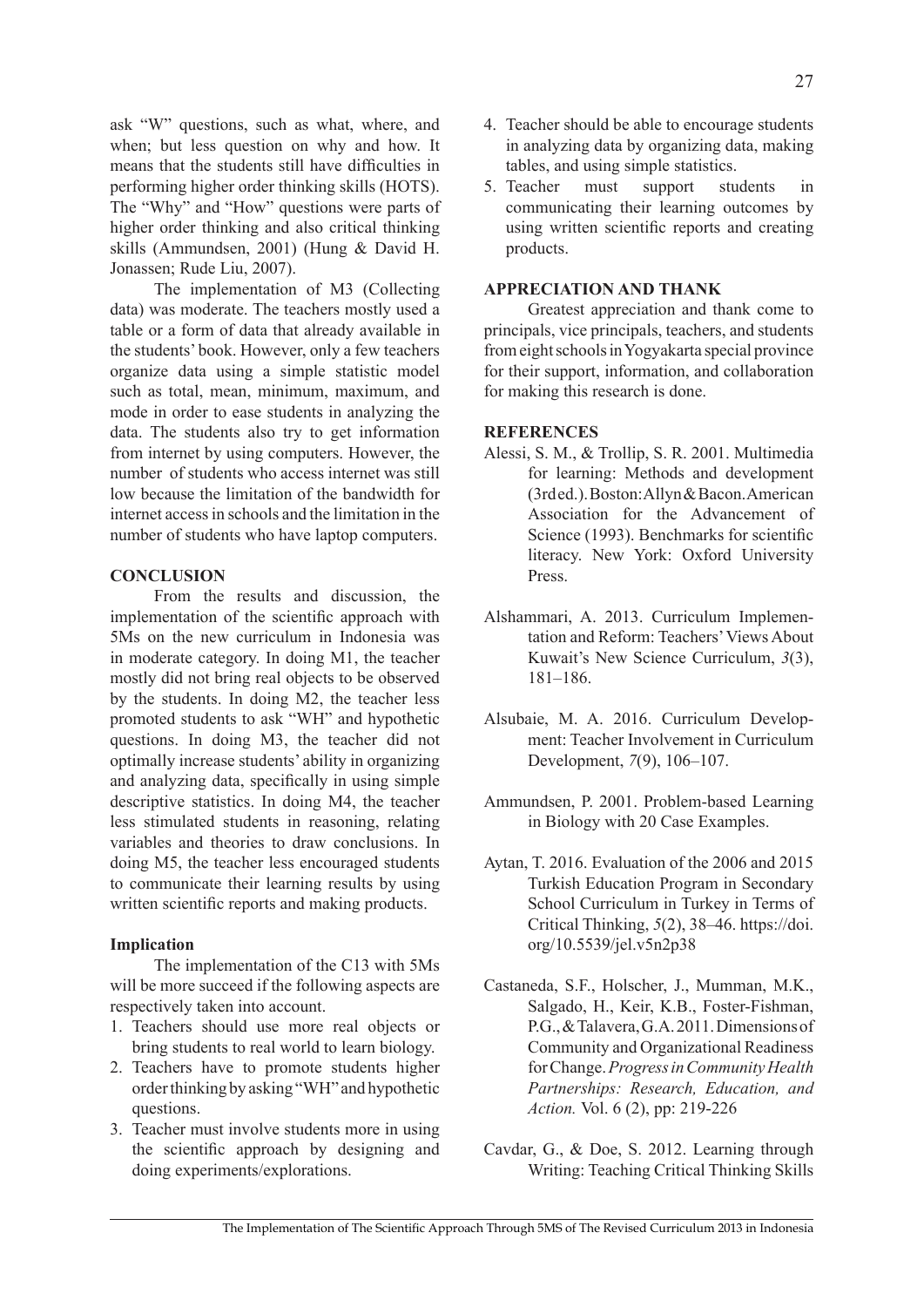in Writing Assignments. *The Teacher.* Pp: 298-306

- Chandler, L.J. 2001. Implementing Readiness Control Measurements: Defining the Change Challenge Within a MEF. *Marine Corps Gazett.* Vol. 85, No. 9, pp: 65-66
- Chan, Jacqueline Kin-Sang 2010. Teachers' responses to curriculum policy implementation: colonial constraints for curriculum reform. *Educ Research Policy Practice (2010) 9:93–106*
- Cheung, A.C.K., & Wong P.M. 2011. Factors Affecting the Implementation of Curriculum Reform in Hong Kong. *International Journal of Educational Management.* Vol. 26, No. 1, pp: 39-54. February.
- Chiappeta, E. L., & Koballa, T. R. 2010. *Science Instruction in The Middle & Secondary Schools.* New York: Pearson Education, Inc.
- Craft, Heddi & Bland, Paul D. 2004. Ensuring Lessons Teach the Curriculum with a Lesson Plan Resource. *The Clearing House*; Nov/Dec 2004; 78, 2; ProQuest. p. 88
- Coskun, H., Dogan, A., & Uluay, G. 2017. The Effect of Technology on Students Opinions about Authentic Learning Activities in Science Courses, *5*(1), 72–83. https://doi. org/10.13189/ujer.2017.050109
- Ediger, Marlow. 2004. Psychology Of Lesson Plans And Unit Development. *ProQuest Education JournalsofReading Improvement*; Winter 2004; 41, 4;. pg. 197
- Goldston, M. Jenice; Dantzler, John; Day, Jeanelle. 2013. A Psychometric Approach to the Development of a 5E Lesson Plan Scoring Instrument for Inquiry-Based Teaching. *Jurnal of Scince Teacher Education,* (2013)24:527–551.
- Han, Y., & Ryan, M. 2017. Teaching Strategic Thinking on Oligopoly: Classroom Activity and Theoretic Analysis, *11*(1), 127–139.
- Hung, W., & David H. Jonassen; Rude Liu. 2007. *Problem-Based Learning*. DOI 10.1007/978-1-4419-1428-6\_210
- Jacobs, Christina L., Martin, Sonya N., & Otieno, Tracey C. 2007. "A Science Lesson Plan Analysis Instrument for Formative and Summative Program Evaluation of a Teacher Education Program. *Science Education*, v92 n6 p1096-1126 Nov 2008
- Li, Z., Yan, Z. H. U., & Yu, Z. 2014. A Study on Problems and Strategies of Curriculum Resources Development and Utilization by Teachers in Rural Junior Middle School: A Case Study of a County of Sichuan Province in China, *10*(5), 154– 158. https://doi.org/10.3968/4809
- Mevarech, Z. R., & Kramarski, B. 2003. The effects of metacognitive training versus worked-out examples on students' mathematical reasoning, 449–471.
- MoE-aa. 2013. Peraturan MenteriPendidikan nomor 81 A Tahun 2013 tentang Implementasi Kurikulum.
- MoE-c. 2013. Peraturan Menteri Pendidikan Dan Kebudayaan Republik Indonesia Nomor 81a Tahun 2013 Tentang Implementasi Kurikulum. Retrieved from https://luk.staff.ugm.ac.id/ atur/bsnp/Permendikbud81A-2013ImplementasiK13Lengkap.pdf
- MoE-k. 2013. Lampiran Peraturan Menteri Pendidikan Dan Kebudayaan Nomor 69 Tahun 2013 Tentang Kerangka Dasar Dan Struktur Kurikulum Sekolah Menengah Atas/Madrasah Aliyah.
- Riley, P. E. 2013. Curriculum Reform in Rural China: An Exploratory Case Study. *Research and Issues in Music Education*, *11*(1).